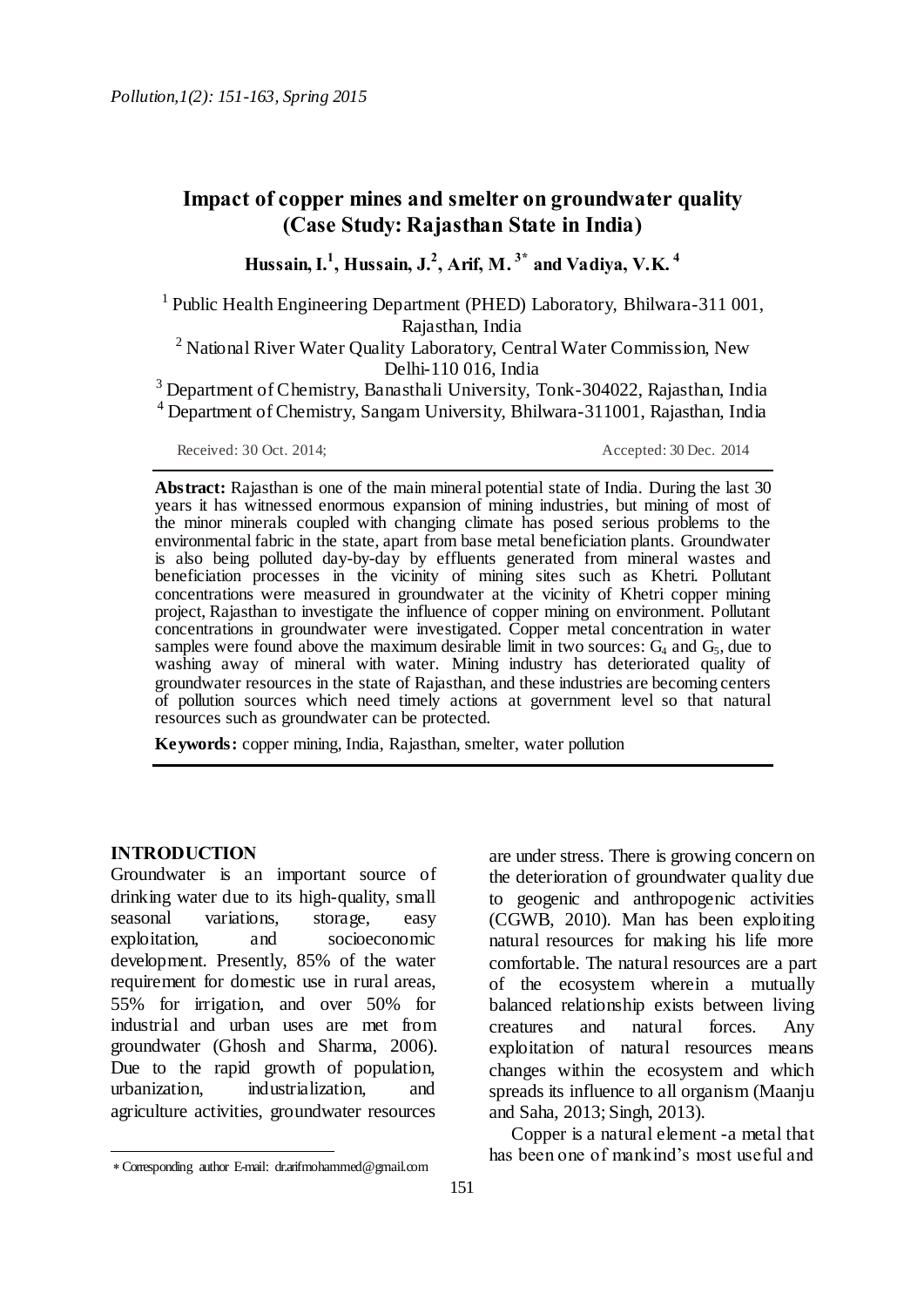valuable materials since time immemorial. It is a vital nutrient which is required by almost all developed life forms. It is an important constituent of nutritional diet which allows the body to metabolize energy and function appropriately (WHO, 2008). Plants and animal health also rely on satisfactory copper intake. The world's two most main food crops -rice and wheatare both very dependent on appropriate copper in soil. Copper has been key to human growth and development. In fields, extending from energy efficiency to medical equipment, from television to the Internet, and from satellites to jet planes, it is required for well-being of one in daily life (Soetan et al., 2010; Osredkar and Sustar, 2011).

Rajasthan is one of the main mineral potential state of India, and during last 30 years it has witnessed enormous expansion of mining industries (Krishnaswamy and Sinha, 1988; GMRI, 2009). Rajasthan is geologically and minerologically so endowed that it is called museum of minerals. A total of 79 minerals are available in Rajasthan out of which 58 minerals are commercially produced.

Mining of most of the minor minerals coupled with changing climate has posed serious problems to the environmental fabric in the state, apart from base metal beneficiation plants (Younger, 2002). Groundwater is also being polluted day-byday by effluents generated from mineral wastes and beneficiation processes in the vicinity of mining sites such as: Khetri and Zawar, and so on (Gangal, 2003). The Khetri copper mine is the largest copper producer in Rajasthan. Therefore, an attempt has been made to access the impact of mining on hydrogeochemical status in and around the mines.

### **Study area**

The study area Gothra–Banwas Khetri is located in the Jhunjhunu district of Rajasthan, some 190 km Southwest of Delhi, and 180 km North of Jaipur. It is situated 550 m above mean sea level. Gothra–Banwas Khetri copper mines are located in northern extremity of the Khetri copper belt between lat  $28^{\circ}03'35''$  to 28°04'45" and long 75°47'40" to 75°46'45" in Jhunjhunu District (Fig. 1).



**Fig. 1.** Study area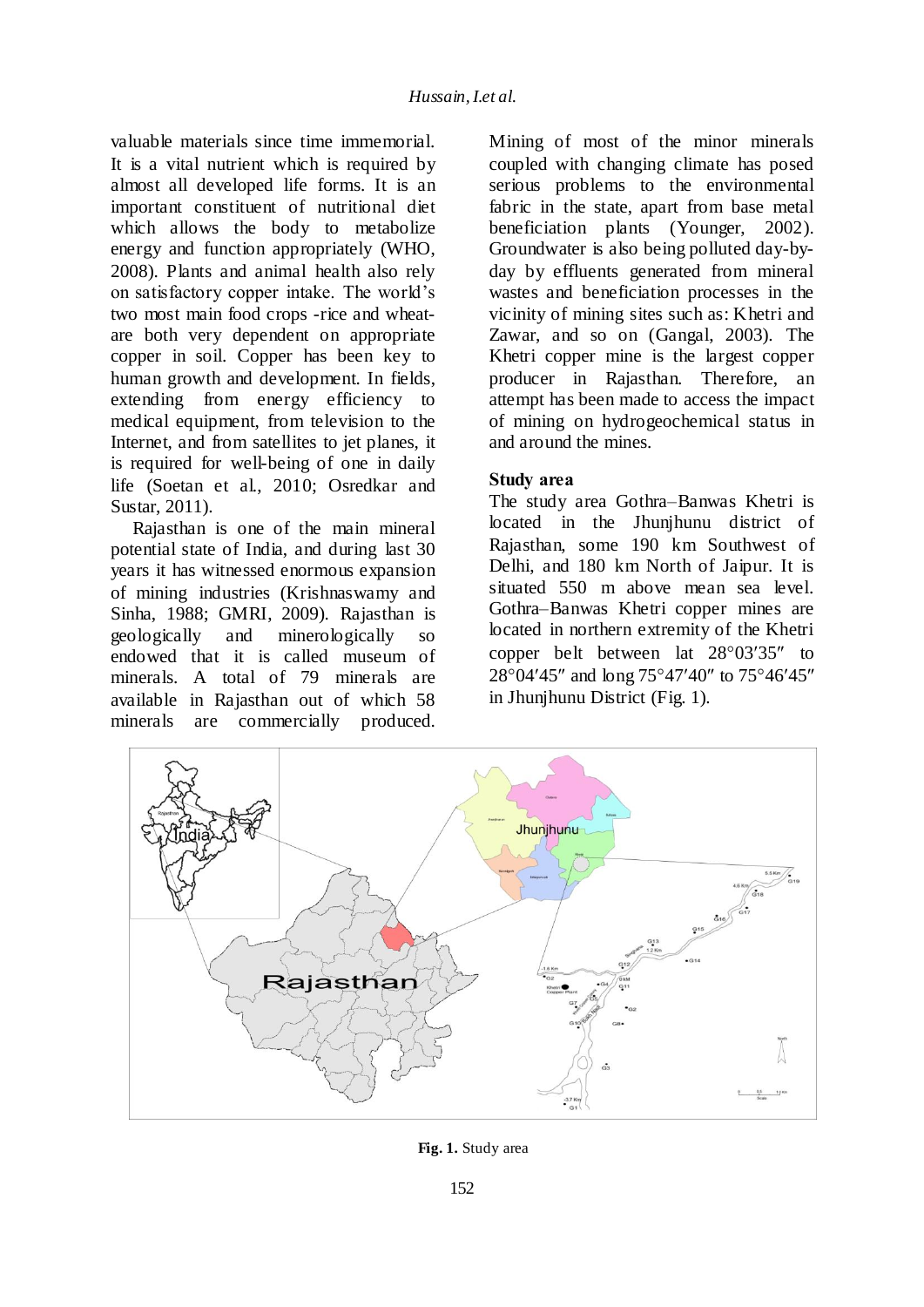Khetri Copper Complex was established in November 1967. Two mines were functioning in the towns of Singhana and Khetri. It is situated in a cup-shaped valley surrounded by Aravalli hills. In Khetri, the mining of ore (containing 1% copper) is carried out and concentrate is prepared. The concentrate is brought to the smelter plant and subjected to flash furnace. From this step, 95 to 99% pure copper is produced which is then subjected to electrolytic method. Sulfuric and phosphoric acid are produced as byproducts. Most of this part is covered with alluvium soil. The wastewater outleted by the copper plant joins the river Sukh through small water channels. For the assessment of impact of Khetri copper plant on groundwater of nearby area, 19 groundwater sources were selected for study. First three sources are situated along the river Sukh in upstream to Khetri plant. Remaining 14 sources are situated along the river Sukh in the downstream to Khetri plant. Locations and abbreviations of the groundwater sources are given in Table 1.

| S. No. | <b>Particulars</b>                  | Abbre-viation  | S. No. | <b>Particulars</b>                               | Abbreviation |
|--------|-------------------------------------|----------------|--------|--------------------------------------------------|--------------|
| 1      | Ground water source at Gothra       | $G_1$          | 11     | Ground water source at Devi pura                 | $G_{11}$     |
| 2      | Ground water source at Ban was      | G <sub>2</sub> | 12     | Ground water source at Singhana no. 1            | $G_{12}$     |
| 3      | Groundwater source at Manota Khurd  | $G_3$          | 13     | Ground water source at Singhana no. 2            | $G_{13}$     |
| 4      | Ground water source at Khetri no. 1 | $G_4$          | 14     | Ground water source at Bag Ki Dhani              | $G_{14}$     |
| 7      | Ground water source at Khetri no. 2 | G <sub>5</sub> | 15     | Ground water source at Dhani<br>Bhanawalo ki     | $G_{15}$     |
| 6      | Ground water source at Khetri no. 3 | $G_6$          | 16     | Ground water source at Dhani Bala<br>Peer ki     | $G_{16}$     |
| 5      | Ground water source at Khetri no. 4 | G <sub>7</sub> | 17     | Ground water source at Dhani<br><b>Brahmanan</b> | $G_{17}$     |
| 8      | Ground water source at Khetri no. 5 | $G_8$          | 18     | Ground water source at Bhodan                    | $G_{18}$     |
| 9      | Ground water source at Khetri no. 6 | $G_9$          | 19     | Ground water source at Muradpur                  | $G_{19}$     |
| 10     | Ground water source at Khetri no. 7 | $G_{10}$       |        |                                                  |              |

**Table 1.** Abbreviations

#### **MATERIALS & METHODS**

Water samples were taken with precleaned plastic polyethylene bottles. Sampling, preservation, and transportation of water samples were as per the standard method (APHA, 2012). Groundwater samples were analyzed for 18 parameters such as hydrogen ion concentration (pH), Electric Conductivity (EC), Total Dissolved Salts (TDS), carbonate  $(CO<sub>3</sub><sup>-2</sup>)$ , bicarbonate (HCO<sub>3</sub><sup>-</sup>), total hardness (TH), chloride (CI), calcium  $(Ca^{+2})$ magnesium  $(Mg^{+2})$ , nitrate  $(NO_3)$ , sulfate  $(SO<sub>4</sub><sup>-2</sup>)$ , fluoride (F), sodium (Na<sup>+</sup>), potassium  $(K^+)$ , Alkalinity, Zinc  $(Zn)$ , and

Copper (Cu). Water quality parameters, viz, pH, EC, and TDS were measured on the site whereas other parameters were determined in the laboratory. The water samples were preserved by adding 1 ml of nitric acid (Analytical grade) at  $pH < 2$  and stored at 4C (to minimize deterioration prior to chemical analysis) for the analysis of metal ion concentrations. All the analyses were carried out according to the standards of APHA (2012). Chemicals and standard solutions used in the study were of analytical grade. The analytical precision for the measurements of ions was determined by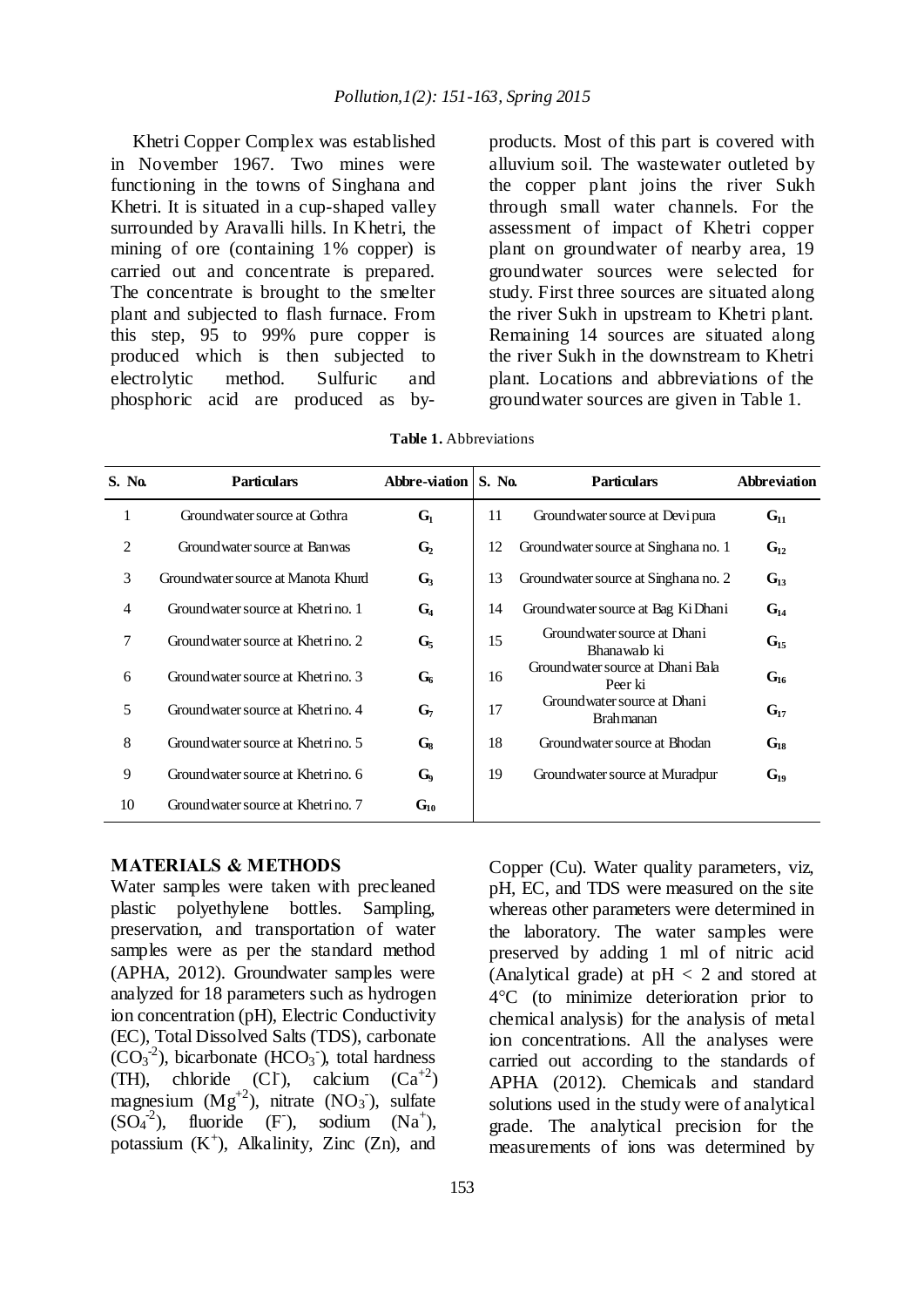calculating the ionic balance error that varies by about 5–10%. TDS/EC ratio was 0.50/1.0 (with excess of anions in water).

### **RESULTS & DISCUSSION**

The physicochemical results of the groundwater are shown in Table 2. The pH of the study area ranges from 7.1 to 7.9 with an average of 7.5. TDS of the study area was below 2,000 mg/L, except two sources  $(G_4 \text{ and } G_5)$ . Both minimum (660) mg/L) and maximum (2,380 mg/L) values of TDS was recorded from Khetri town. Such a big variation in TDS of a particular place indicates impact of human or industrial activities. The groundwater sources of the study area were found to have high sulfate and nitrate. Box and Whisker diagram (Fig. 2) represents the minimum and maximum values of major anions and cations with their averages and 25 and 75 percentile.

Sodium is dominant among cations.

Minimum values of these major anions and cations are from source **G<sup>8</sup>** and **G9** whereas the maximum values of major anions and cations are of source **G5.** TDS in most sources of the study area varies between 1,050 and 1,680 mg/L. The ionic constitution diagram (Fig. 3) shows the total ionic concentrations of all sources are nearly equal except source **G4**, **G5**, **G8,** and **G9**. The total ionic concentration is high in source **G<sup>4</sup>** and **G<sup>5</sup>** and very low in source

**G<sup>8</sup>** and **G9**. coefficient for major parameters was calculated and shown in Table 3. Most pairs of parameters have correlation coefficient above 0.8. Correlation coefficient above 0.8 is considered as a very good correlation. The good correlation among various set of parameters indicate similar water quality in the area. Such a good correlation among most parameters indicates less or no contamination other than natural.



**Fig. 2.** Box and whisker diagram of study are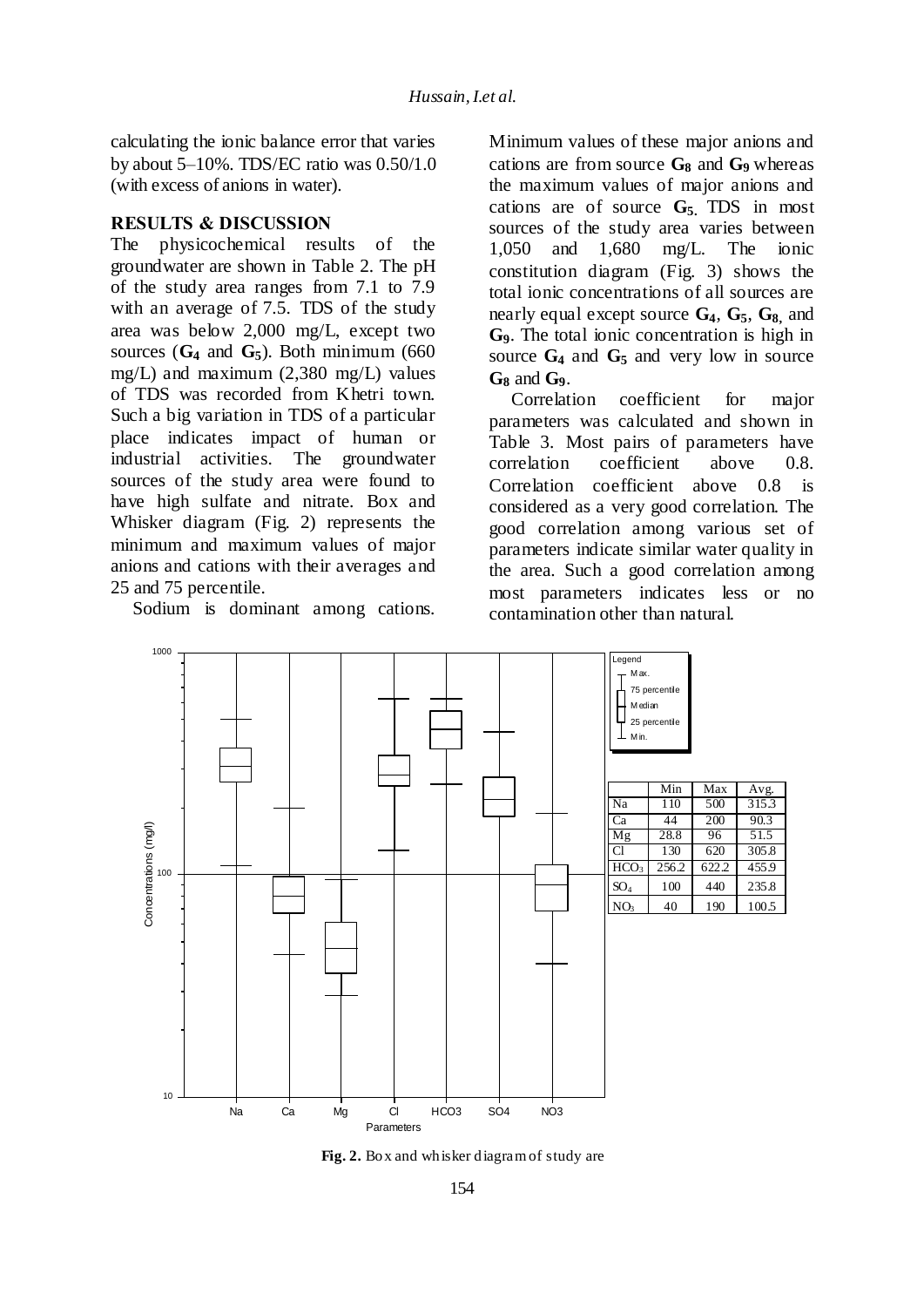| S.No.           |                                 |                            |                |                   |                         |                           |                  |         |              |                                                                                                  |                 |                 |                           |                   |                   |                  |                                                 |                   |                   |                 |                   |
|-----------------|---------------------------------|----------------------------|----------------|-------------------|-------------------------|---------------------------|------------------|---------|--------------|--------------------------------------------------------------------------------------------------|-----------------|-----------------|---------------------------|-------------------|-------------------|------------------|-------------------------------------------------|-------------------|-------------------|-----------------|-------------------|
|                 | Parameter                       | Unit                       | تی             | G <sub>2</sub>    | $\mathring{\mathbf{G}}$ | $\mathbf{C}^{\mathbf{d}}$ | ئ                | ರೆ      | تل           | ق                                                                                                | $\mathcal{G}$   | $\mathbb{G}_1$  | $\mathbf{G}_{\mathrm{H}}$ | $\mathbb{G}_{12}$ | $\mathbf{G}_{13}$ | $G_{14}$         | $G_{15}$                                        | $\mathbf{G}_{16}$ | $\mathbf{G}_{17}$ | $G_{\rm 18}$    | $\mathbb{G}_{19}$ |
|                 | 핌                               |                            | 7.4            | 7.5               | 7.3                     | 7.8                       | N,<br>1          | بن<br>1 | 7.1          | 7.4                                                                                              | 7.8             | 7.1             | 7.6                       | N.<br>ド           | 7.4               | 7.3              | 7.4                                             | 7.8               | 7.7               | 7.6             | 7.2               |
| $\mathcal{L}$   | Conductance<br>Electrical       | $\mu$ mho/<br>$\epsilon$ m |                | 2484 1981         | 2500                    | 3366                      | 3952             | 2493    | 2381         | $\overline{111}$                                                                                 | 1062            | 2413            | 2013                      | 2046              | 1774              | 2134             | 2664                                            | 1843              | 1667              | 2641            | 1642              |
| Σ               | <b>Total dissolved</b><br>Solid | mg/L                       |                | 1540 1260         | 520                     | 2080                      | 2380             | 1540    | 1470         | 700                                                                                              | 660             | 1520            | 1280                      | 1300              | 1120              | 1260             | 1680                                            | 1120              | 1050              | 1680            | 1050              |
| 4               | <b>Total Hardness</b>           | $mg/L$                     | 460            | 420               | 480                     | 680                       | 900              | 430     | 410          | 250                                                                                              | 310             | 460             | 390                       | 340               | 310               | 360              | 560                                             | 360               | 320               | 550             | 380               |
| 5               | Alkalinity                      | CaCO <sub>3</sub>          | 420            | 410               | 460                     | 510                       | 510              | 470     | 350          | 220                                                                                              | 210             | 420             | 360                       | 320               | 310               | 380              | 440                                             | 320               | 260               | 480             | 250               |
| ७               | Bicarbonate                     |                            |                | 512.4 500.2       | 561.2                   | 622.2                     | 622.2            | 573.4   | 427          | 268.4                                                                                            | 256.2           | 512.4           | 439.2                     | 390.4             | 378.2             | 463.6            | 536.8                                           | 390.4             | 317.2             | 585.6           | 305               |
|                 | Chloride                        |                            | 350            | 270               | 300                     | 440                       | 620              | 300     | 340          | 150                                                                                              | 130             | 330             | 270                       | 290               | 260               | 250              | 380                                             | 250               | 250               | 400             | 230               |
| ∞               | Sulphate                        |                            | 290            | 190               | 300                     | 380                       | 440              | 270     | 210          | 100                                                                                              | 120             | 300             | 250                       | 220               | 160               | 220              | 220                                             | 200               | 190               | 260             | 160               |
| ᡋ               | Nitrate                         |                            | 70             | $\boldsymbol{60}$ | $\overline{100}$        | 180                       | 190              | 110     | 170          | $\overline{60}$                                                                                  | 48              | $\overline{6}$  | 70                        | $\frac{1}{2}$     | $\frac{10}{10}$   | 95               | 180                                             | 70                | 70                | $\frac{1}{2}$   | 65                |
| $\overline{10}$ | Fluoride                        | $\rm mg/L$                 | 0.6            | $\Xi$             | 0.9                     | 0.6                       | $\overline{0.8}$ | $\Xi$   | 4.           | $\ddot{0}$                                                                                       | $\overline{13}$ | $\ddot{0}$      | $\frac{8}{2}$             | $\frac{6}{1}$     | Ċ                 | $\overline{1.8}$ | $\Xi$                                           | $\frac{8}{2}$     | $\frac{6}{1}$     | 2.8             | 2.3               |
|                 | Calcium                         |                            | 92             | 80                | $\overline{84}$         | $\frac{44}{3}$            | 200              | 76      | 104          | $\frac{4}{4}$                                                                                    | $\overline{6}$  | 84              | 80                        | 72                | 76                | $\overline{6}$   | 120                                             | 68                | $\overline{6}$    | 104             | $\frac{6}{2}$     |
| $\overline{12}$ | Magnesium                       |                            | 55.2           | 52.8              | 64.8                    | 76.8                      | 96               | 57.6    | 36           | 33.6                                                                                             | 36              | $\overline{60}$ | 45.6                      | 38.4              | 28.8              | 48               | 62.4                                            | 45.6              | 38.4              | 69.6            | 33.6              |
| 13              | Sodium                          |                            | 370            | 280               | 360                     | 450                       | 500              | 380     | 350          | 150                                                                                              | 110             | 370             | 300                       | 310               | 280               | 310              | 360                                             | 260               | 260               | 380             | 210               |
| $\overline{1}$  | Potassium                       |                            | $\overline{C}$ | 6                 | ${}^{\circ}$            | $\overline{10}$           | $\overline{1}$   | $\circ$ | ${}^{\circ}$ | $\circ$                                                                                          | 3               | 7               | 12                        | 12                | $\overline{10}$   | 4                | ${}^{\circ}$                                    | $\circ$           | $\mathcal{L}$     | $\overline{10}$ | 12                |
| 15              | Copper                          | $\mu$ Gm $\Lambda$         | $\frac{1}{4}$  | 87                | 247                     | 1348                      | 1245             | 420     | 47           | g                                                                                                | $\Xi$           | 124             | $\overline{1}$            | 34                | $\Xi$             | $\Xi$            | g                                               | g                 | $\overline{1}$    | g               | g                 |
| $\overline{16}$ | Zinc                            |                            | $\frac{1}{2}$  | $\frac{1}{2}$     | $\Xi$                   | 45                        | 427              | $\Xi$   | 12           | $\frac{1}{2}$                                                                                    | $\Xi$           | $\overline{12}$ | $\beta$                   | $\overline{10}$   | $\Xi$             | $\frac{1}{2}$    | $\Box$                                          | $\frac{D}{Z}$     | $\frac{D}{Z}$     | $\frac{1}{2}$   | $\frac{1}{2}$     |
| 17              | <b>SAR</b>                      |                            |                | 7.529 5.964       | 7.174                   | 7.53                      | 7.271            | 8.001   | 7.537        | 4.142                                                                                            |                 | 2.726 7.531     |                           | 6.629 7.336 6.936 |                   | 7.133            | 6.638                                           | 5.982             | 6.343             | 7.073           | 4.698             |
| 18              | RSC                             |                            |                |                   |                         |                           |                  |         |              | $-0.742 - 0.144 - 0.332 - 3.318 - 7.697$ $0.861 - 1.162 - 0.564 - 1.962 - 0.737 - 0.552 - 0.359$ |                 |                 |                           |                   | 0.03              |                  | $0.451 - 2.334 - 0.752 - 1.159 - 1.326 - 2.564$ |                   |                   |                 |                   |
| $\overline{19}$ | <b>Kelley Ratio</b>             | epm                        |                | 0.824 0.715       |                         |                           |                  |         |              | 0.757 0.557 0.406 0.937 0.834 0.443 0.824 0.855 1.086 1.124                                      |                 |                 |                           |                   |                   | 0.998            |                                                 | 0.596 0.837 0.998 |                   | 0.647           | 0.621             |
| $\overline{c}$  | <b>RSBC</b>                     |                            |                | 3.799 4.199       | 4.999                   | 2.999                     | 0.2              | 5.599   | 1.8          | 2.2                                                                                              | $\overline{a}$  | 4.199           | 3.199                     | 2.799             | 2.399             | 4.399            | 2.799                                           | 2.999             | $\mathcal{L}$     | 4.399           | 0.2               |
| $\overline{c}$  | % Na                            |                            |                | 63.33 58.91       | 61.67                   | 58.7                      | 54.37            | 65.54   | 64.54        | 56.05                                                                                            | 43.41           | 63.34           | 61.83                     | 65.62             | 65.47             | 65.03            | 58.01                                           | 60.76             | 63.83             | 59.65           | 53.72             |

Table 2. Physicochemical Results of Groundwater **Table 2. Physicochemical Results of Groundwater** 

# *Pollution,1(2): 151-163, Spring 2015*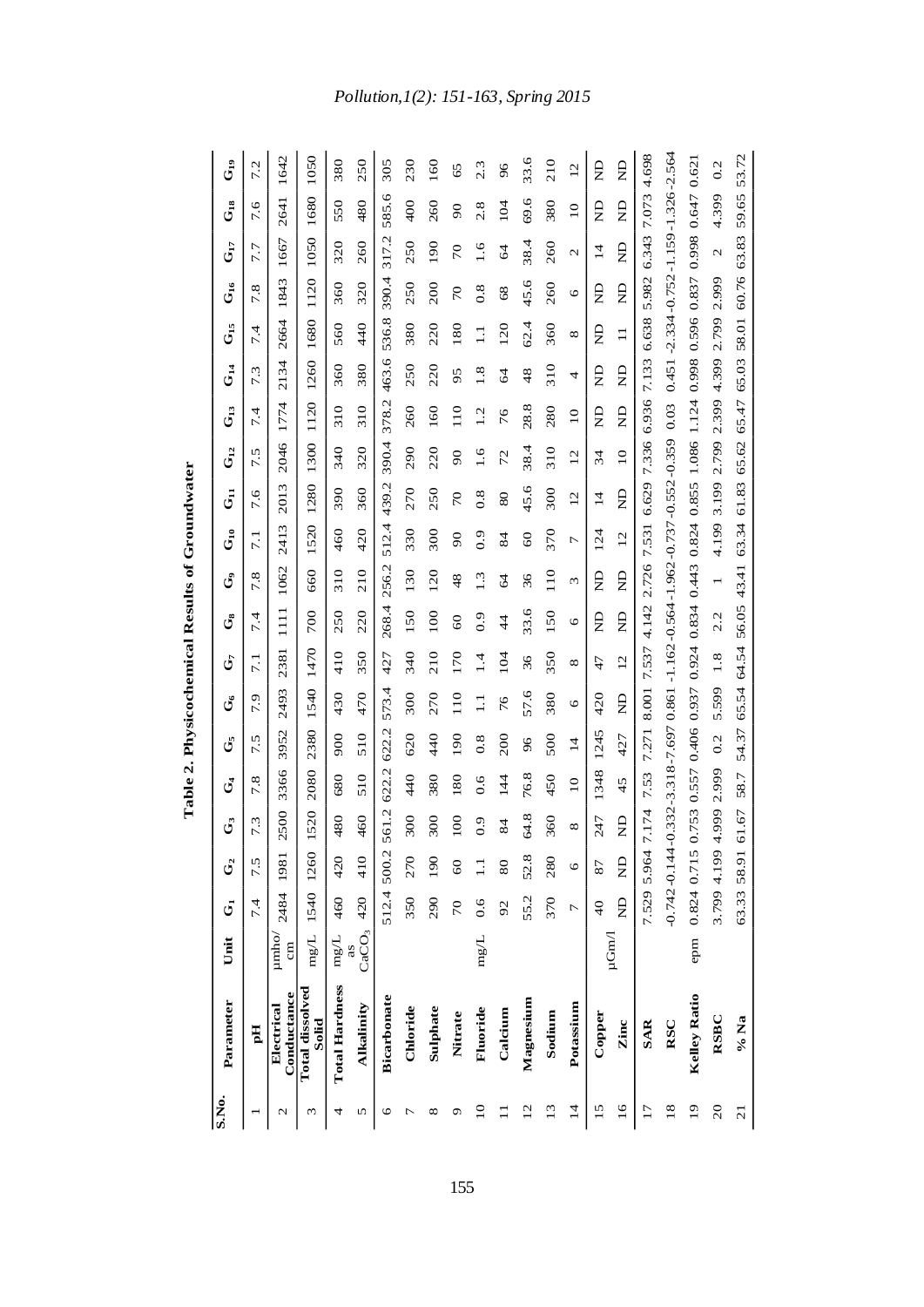*Hussain,I.et al.*



**Fig. 3.** Ionic Constituent Diagram of Dissolved Ions

**Table 3.** Correlation Coefficient for Study Area

|                  | EC | <b>TDS</b> | <b>Na</b> | <b>Ca</b>     | Mg          | Cl     | $SO_4$ | HCO <sub>3</sub> | NO <sub>3</sub> |
|------------------|----|------------|-----------|---------------|-------------|--------|--------|------------------|-----------------|
| EC               |    | 0.999      |           | $0.967$ 0.888 | 0.822 0.971 |        | 0.942  | 0.903            | 0.798           |
| <b>TDS</b>       |    | 1.00       | 0.971     | 0.88          | 0.812       | 0.97   | 0.937  | 0.910            | 0.796           |
| <b>Na</b>        |    |            | 1.00      | 0.758         | 0.762       | 0.922  | 0.924  | 0.924            | 0.751           |
| Ca               |    |            |           | 1.00          | 0.682       | 0.927  | 0.789  | 0.660            | 0.790           |
| Mg               |    |            |           |               | 1.00        | 10.752 | 0.850  | 0.849            | 0.511           |
| Cl               |    |            |           |               |             | 1.00   | 0.890  | 0.815            | 0.785           |
| SO <sub>4</sub>  |    |            |           |               |             |        | 1.00   | 0.862            | 0.623           |
| HCO <sub>3</sub> |    |            |           |               |             |        |        | 1.00             | 0.620           |
| NO <sub>3</sub>  |    |            |           |               |             |        |        |                  | 1.00            |

To find out the hydrogeochemical nature of groundwater, Piper diagram was plotted (Fig. 4). The right side triangle diagram represents major anions which do not show dominance of any anion. The left side triangle diagram represents major cations which show all sources except source **G**<sup>9</sup> are sodium dominant. The middle diamond-shaped field represents the type of water. Only in one source (**G9**) alkaline earth metals exceed alkalizes, and strong acids exceed weak acids. In remaining sources, alkalizes exceed alkaline earth metals. Alkali and strong acids dominate chemical properties of groundwater of these sources.



156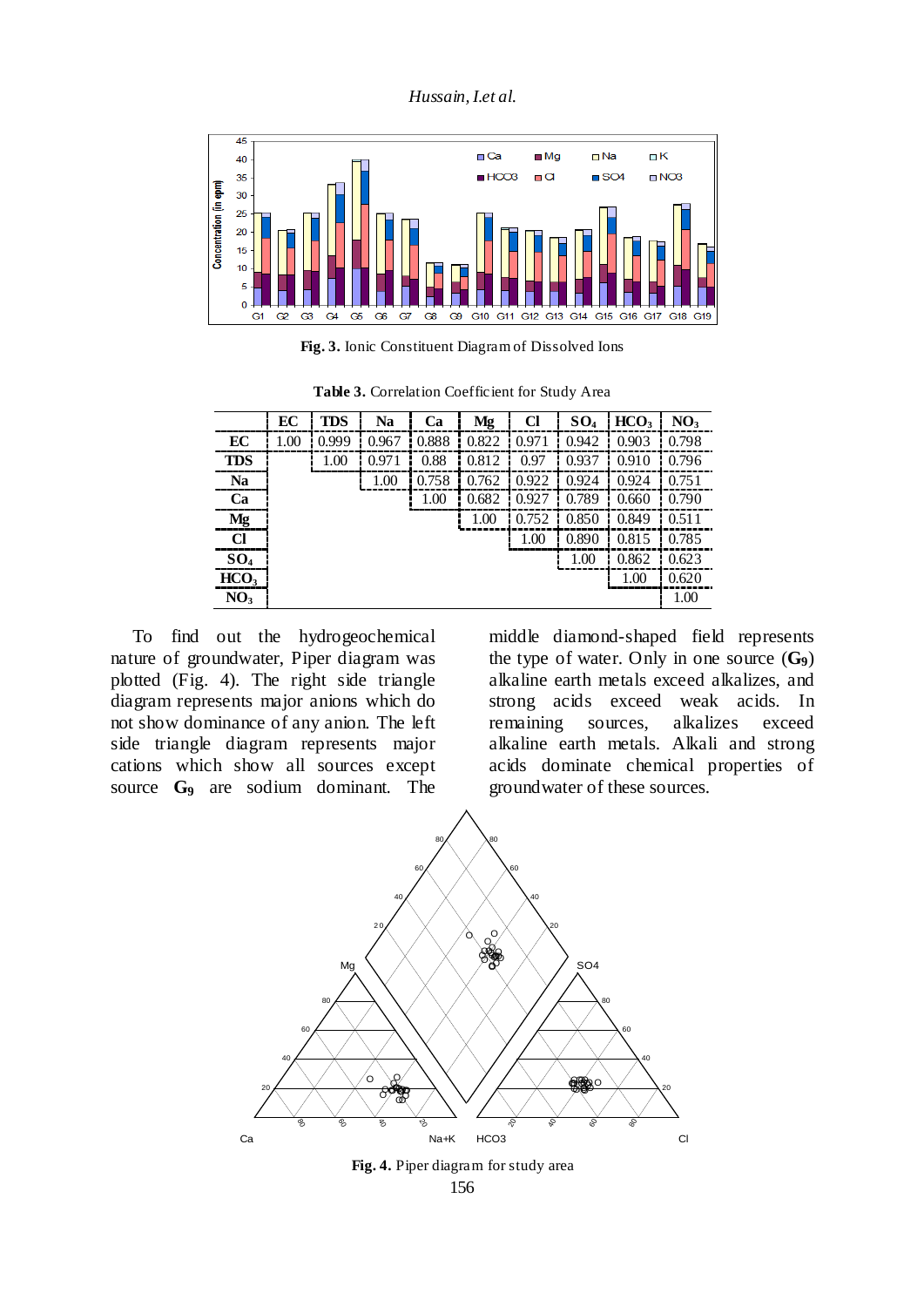There are eight types of groundwater in the study area:

| Na-Cl-HCO <sub>3</sub> -SO <sub>4</sub>       | $G_1$ and $G_{10}$ to $G_{12}$ |
|-----------------------------------------------|--------------------------------|
| $Na-Ca-CLHCO3$                                | $G_7$ and $G_{13}$ , $G_{15}$  |
| Na-HCO <sub>3</sub> -Cl-SO <sub>4</sub>       | $G_6$ and $G_{14}$             |
| $Na-Mg-HCO3-Cl$                               | $G_2$ , $G_8$ and $G_{18}$     |
| $Na-Cl-HCO3-SO4$                              | $G_{17}$                       |
| $Na-Ca-Cl-HCO3-SO4$                           | $G_4$ , $G_5$ and $G_{19}$     |
| Na-Mg-Cl-HCO <sub>3</sub> -SO <sub>4</sub>    | $G_3$ and $G_{16}$             |
| Na-Ca-Mg-HCO <sub>3</sub> -Cl-SO <sub>4</sub> | G <sub>9</sub>                 |

Hem (1970) used graphical model for displaying saturation and unsaturation of groundwater with respect to calcite and gypsum.

$$
K_{CaCO_3} = \frac{\left[Ca^{+2}\right]\left[Ca_3^{-2}\right]}{\left[CaCO_3(c)\right]} \times 10^{-8.3}
$$
 (1)

Dividing equation 1 with 2, we have

$$
K_{HCO_3} = \frac{\left[H^+\right]\left[Ca_3^{-2}\right]}{\left[HCO_3^{-}\right]} \times 10^{-10.3}
$$
 (2)

$$
\frac{K_{\text{CaCO}_3}}{K_{\text{HCO}_3}} = \frac{\left[Ca^{+2}\right]\left[HCO_3^-\right]}{\left[H^+\right]}
$$
(3)

$$
Log K_{eq} = Log \left[ Ca^{+2} \right] + Log \left[ HCO_3^{-1} \right] + pH \tag{4}
$$

The values greater than the equilibrium constant indicate supersaturation. Values of  $log [Ca^{+2}] + log [HCO<sub>3</sub><sup>-1</sup>] + pH for$ different analysis have been plotted in Figure 5. The groundwater of study area is supersaturated with calcite except source **G<sup>8</sup>** and **G9**. These sources are unsaturated and may tend to weathering of rocks. The presence of all sources in the same area shows less or no impact of copper industry on the groundwater.

## **Suitability of Groundwater for Drinking Purpose**

To evaluate the groundwater suitability for drinking purpose Indian standards (IS: 10500, 2012) were used. Table 4 represents the classification based on the IS: 10500, 2012. In the classification,  $+$ ,  $\pm$ , and  $$ signs are used to classify the ground water. The  $+$  sign represents that the results are within maximum desirable limit, and the  $\pm$ sign represents that the results are between maximum desirable limit and maximum permissible limit. The − sign is used to represent the results that are out of maximum permissible limit.

From the table it is clear that the pH in the study area is within the limit. TDS in the study area is above 660 mg/L; hence no source falls in maximum desirable limit. Two sources (**G<sup>4</sup>** and **G5**) have TDS above 2,000 mg/L, hence out of maximum permissible limit. From figure 6 it is clear that the remaining sources are between both limits.

The effect of TDS on human is not studied so far as it has no individual identity. It is contributed by various dissolved ions; hence it is difficult to predict the effect by TDS.

Total hardness of two sources (**G4** and **S5**,) was found above maximum permissible limit (600 mg/L.) whereas remaining sources was between maximum desirable limit and maximum permissible limit (Fig. 6). The standards are not as per drinking point of view because there is effect on health which is found to be associated with total hardness. However, the use of hard water may cause problems in its domestic use. It may scale in the pipes and obstruct lather with soap during washing. Sawyer classified the water on the basis of hardness. According to this classification, one source (**G8**) is hard, while reaming are very hard.

Chloride concentration in the study area is below 1,000 mg/L; hence no source is above maximum permissible limit. Six sources (**G8, G9, G14, G16, G17,** and **G19**) have chloride concentration below maximum desirable limit as shown in figure 6. Remaining source has chloride concentration between both limits. Chloride toxicity has been observed in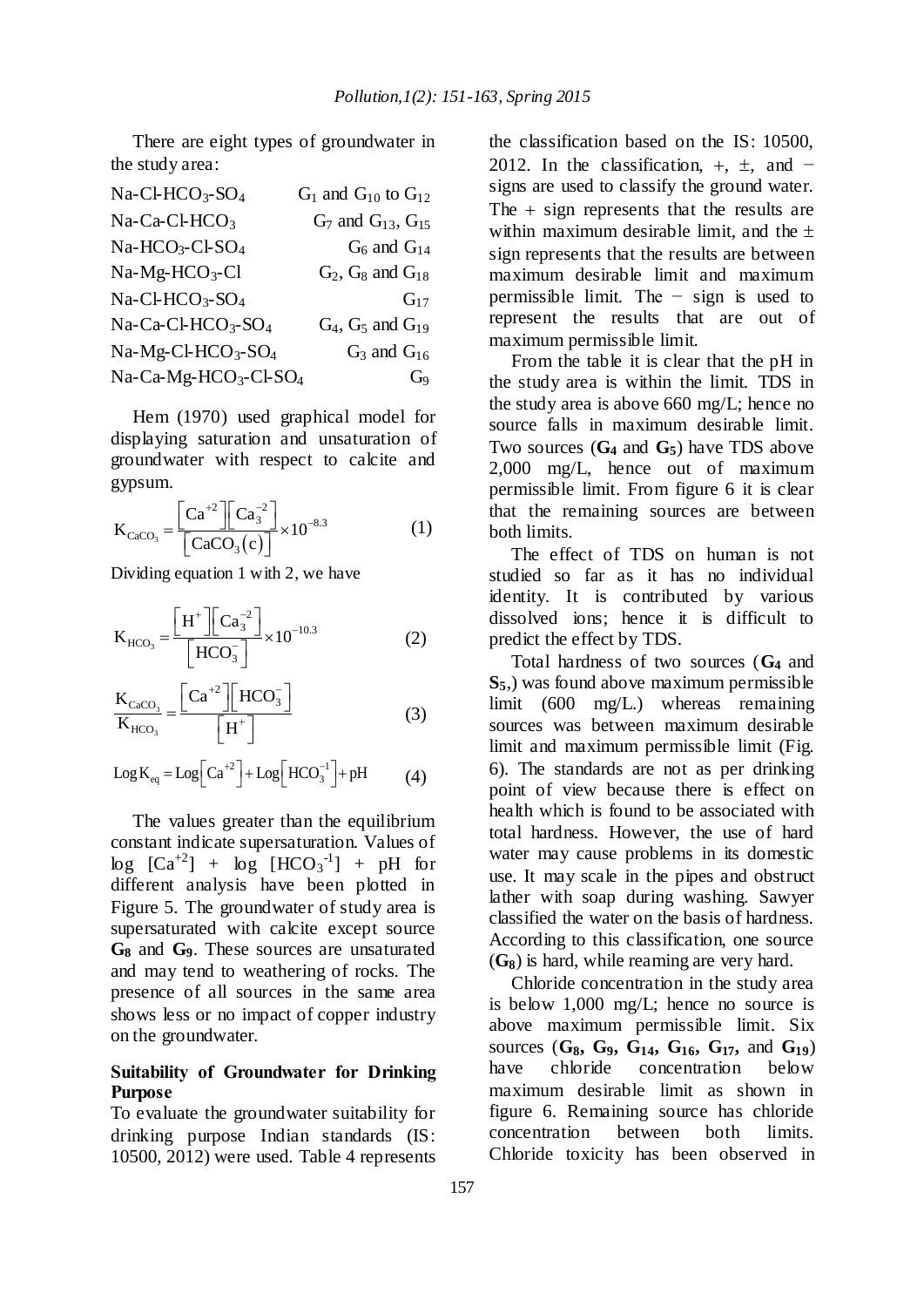such cases where it is impaired with sodium. When the excess chloride concentration is present with excess sodium concentration, it may cause congestive heart failure (Brooker and Johnson, 1984; Wesson, 1975), hypertension (WHO, 1978; DNHW, 1978; IOS, 1989), and so on. In the study area, groundwater is sodium dominant; therefore, health concerns may appear.

| S.No.          |                                     | 핌           | TDS   | Hardness<br>Total | Alkalinity | Chloride | Sulphate                 | Nitrate                  | Fluoride | Calcium | Magnesium | Copper | Zinc   |
|----------------|-------------------------------------|-------------|-------|-------------------|------------|----------|--------------------------|--------------------------|----------|---------|-----------|--------|--------|
|                | <b>Maximum Desirable Limit</b>      | $6.5 - 8.5$ | 500   | 300               | 200        | 250      | 200                      | 45                       | 1        | 75      | 30        | 0.5    | 5      |
|                | Maximum Permissible Limit 6.5 - 8.5 |             | 2000  | 600               | 600        | 1000     | 400                      | $\overline{\phantom{a}}$ | 1.5      | 200     | 100       | 1.5    | 15     |
| 1              | G1                                  | $^{+}$      | 士     | $\pm$             | $\pm$      | 土        | 土                        | $\overline{\phantom{0}}$ | $+$      | $\pm$   | $\pm$     | $+$    | $+$    |
| $\overline{c}$ | G <sub>2</sub>                      | $^{+}$      | 士     | $\pm$             | 士          | 土        | $^{+}$                   |                          | 士        | $\pm$   | $\pm$     | $+$    | $^{+}$ |
| 3              | G <sub>3</sub>                      | $^{+}$      | $\pm$ | $\pm$             | 士          | 士        | 土                        |                          | $^{+}$   | $\pm$   | 士         | $^{+}$ | $^{+}$ |
| 4              | G <sub>4</sub>                      | $^{+}$      |       |                   | 士          | 士        | 士                        |                          | $^{+}$   | $\pm$   | $\pm$     | 士      | $^{+}$ |
| 5              | G <sub>5</sub>                      | $^{+}$      |       |                   | 士          | 士        | $\overline{\phantom{a}}$ |                          | $^{+}$   | $\pm$   | $\pm$     | $\pm$  | $^{+}$ |
| 6              | G <sub>6</sub>                      | $^{+}$      | 士     | 士                 | 士          | 士        | 士                        |                          | 士        | $\pm$   | $\pm$     | $^{+}$ | $^{+}$ |
| 7              | G7                                  | $^{+}$      | $\pm$ | $\pm$             | $\pm$      | $\pm$    | $\pm$                    |                          | 士        | $\pm$   | $\pm$     | $+$    | $+$    |
| 8              | G8                                  | $^{+}$      | 士     | $\pm$             | $\pm$      | $^{+}$   | $^{+}$                   |                          | $^{+}$   | $+$     | $\pm$     | $+$    | $^{+}$ |
| 9              | G <sub>9</sub>                      | $^{+}$      | 士     | $\pm$             | 士          | $^{+}$   | $^{+}$                   |                          | 士        | $+$     | $\pm$     | $^{+}$ | $^{+}$ |
| 10             | G10                                 | $^{+}$      | $\pm$ | $\pm$             | 士          | 士        | 土                        |                          | $^{+}$   | $\pm$   | $\pm$     | $+$    | $^{+}$ |
| 11             | G11                                 | $^{+}$      | 士     | 土                 | 土          | 土        | 士                        |                          | $^{+}$   | $\pm$   | $\pm$     | $^{+}$ | $\pm$  |
| 12             | G12                                 | $^{+}$      | 士     | 士                 | 士          | 士        | 土                        |                          | ۰        | $+$     | $\pm$     | $^{+}$ | $^{+}$ |
| 13             | G13                                 | $^{+}$      | 士     | 士                 | 士          | 士        | $^{+}$                   |                          | 士        | $\pm$   | $^{+}$    | $^{+}$ | $^{+}$ |
| 14             | G14                                 | $^{+}$      | 土     | 士                 | 士          | $^{+}$   | 士                        |                          |          | $^{+}$  | $\pm$     | $+$    | $^{+}$ |
| 15             | G15                                 | $^{+}$      | 士     | 士                 | 士          | 士        | 土                        |                          | 士        | $\pm$   | $\pm$     | $^{+}$ | $^{+}$ |
| 16             | G16                                 | $^{+}$      | 士     | $\pm$             | 士          | $^{+}$   | $^{+}$                   |                          | $^{+}$   | $+$     | 士         | $^{+}$ | $^{+}$ |
| 17             | G17                                 | $^{+}$      | 士     | 士                 | 士          | $^+$     | $^{+}$                   |                          |          | $+$     | $\pm$     | $^{+}$ | $^{+}$ |
| 18             | G18                                 | $^{+}$      | 士     | 士                 | 士          | 士        | 士                        |                          |          | $\pm$   | $\pm$     | $^{+}$ | $\pm$  |
| 19             | G19                                 | $^{+}$      | 士     | $\pm$             | $\pm$      | $^{+}$   | $^{+}$                   |                          |          | $\pm$   | $\pm$     | $^{+}$ | $+$    |

**Table 4.** Classification of ground water as per IS: 10500, 2012



**Fig. 6.** Classification of ground water as per IS: 10500, 2012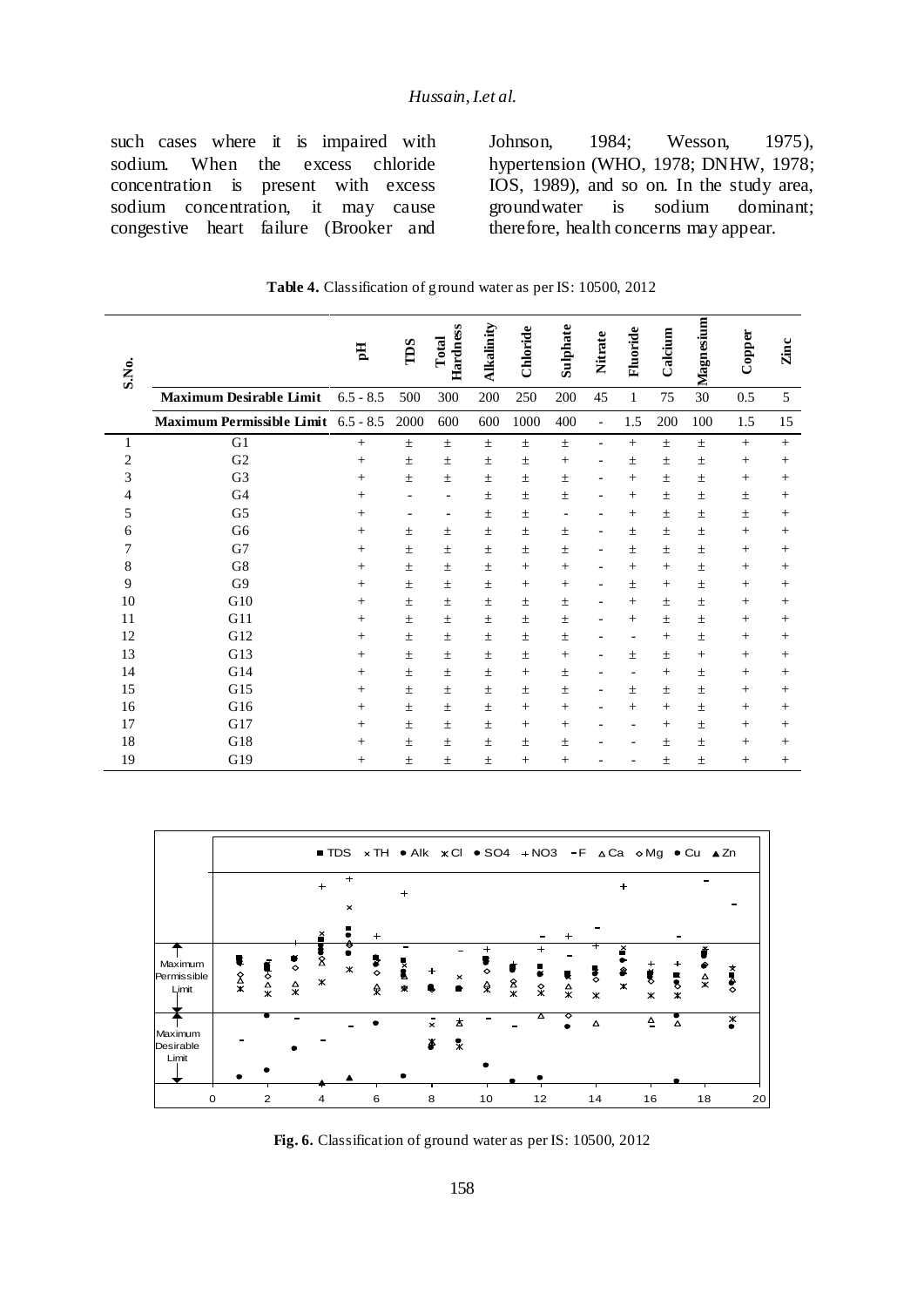The sulfate concentration in the study area fluctuates in a wide range (100 mg/L to 440 mg/L). Seven sources (**G2, G8, G9, G13, G16, G17,** and **G19**) have its concentration within maximum desirable limit. One source (**G5**) has its concentration above maximum permissible limit. Remaining sources are between both limits (figure 6). Fingl (1980), reported dehydration as a common side effect of high-sulfate consumption.

Nitrate concentration in the study area is above 48 mg/L; therefore, all sources are above maximum desirable limit. Nitrate itself does not show toxic effect, but in the human body when it is reduced to nitrite, it creates various serious side effects. Nitrate has been found to react with nitro-stable compounds to form N-nitroso compounds. Most of these compounds have been found to be carcinogenic (NAS, 1981; Speijers, 1989; Challis et al., 1987; Hill et al., 1973). United State National Research Council (USNRC) has found an association between high-nitrate intake and gastric and or esophageal cancer (WHO, 1985). The major biological effect of nitrite in human is its involvement in the oxidation of normal hemoglobin to methemoglobin, which is unable to transport oxygen. When the concentration of methemoglobin reaches 10% of that of hemoglobin; the condition is called methemoglobinemia or blue baby syndrome, which causes cyanosis and at higher concentration asphyxia (Sollman, 1957; Craun et al., 1951).

Fluoride Concentration in five sources (**G12, G14,** and **G<sup>17</sup>** to **G19)** is above maximum permissible limit, while in six sources ( $G_2$ ,  $G_6$ ,  $G_7$ ,  $G_9$ ,  $G_{13}$ , and  $G_{15}$ ) it is between maximum desirable limit and maximum permissible limit. In remaining sources, it is within maximum desirable limit. Intake of high-fluoride water causes various types of fluorosis states from dental to skeleton. The type of fluorosis depends not only on fluoride concentration but also on environmental conditions and consumers' diet (Hussain et al., 2004, 2010; Arif et al., 2012, 2013a, b and 2014). Long term use of groundwater of 11 sources may cause teeth fluorosis.

A 0.05 mg/L concentration of copper is maximum desirable limit, while 1.5 mg/L concentration is maximum permissible limit in Bureau of Indian Standard (BIS), absence of another, source. In the study area, two sources (**G<sup>4</sup>** and **G5**) have copper concentration between maximum desirable limit and maximum permissible limit as shown in 10500; 2012 (figure 6). Prolonged use of such ground water may cause "Wilson diseases" (Linder and Munro, 1975; Salonen, 1991). However, zinc was found in three sources, but its concentration is below maximum desirable limit.

# **Suitability of Groundwater for Irrigation Purpose**

To find out the suitability of groundwater for irrigation purposes, various factors have been used. Most classifications are based on EC,  $\text{Na}^+$ ,  $\text{Ca}^{+2}$ ,  $\text{Mg}^{+2}$ , and  $\text{HCO}_3^-$ . On the basis of these parameters, the groundwater of the study area was classified using following classifications:

- 1. Sodium Adsorption Ratio (SAR)
- 2. Electrical Conductance (EC)
- 3. Residual sodium carbonate (RSC)
- 4. Residual sodium bicarbonate (RSBC)
- 5. Kelley Ratio
- 6. SAR and EC classification
- 7. % Na and EC classification

# **Sodium Adsorption Ratio (SAR)**

On the basis of SAR values, irrigation water is classified into four sodium hazard classes from low-sodium hazard to very high-sodium hazard. SAR in the study area is below 10; hence it belongs to lowsodium hazard quality.

# **Electrical Conductance (EC)**

United State Salinity Laboratory (USSL), 1954 proposed a classification based on EC value. They classified water into four classes as shown in Table 5. From the table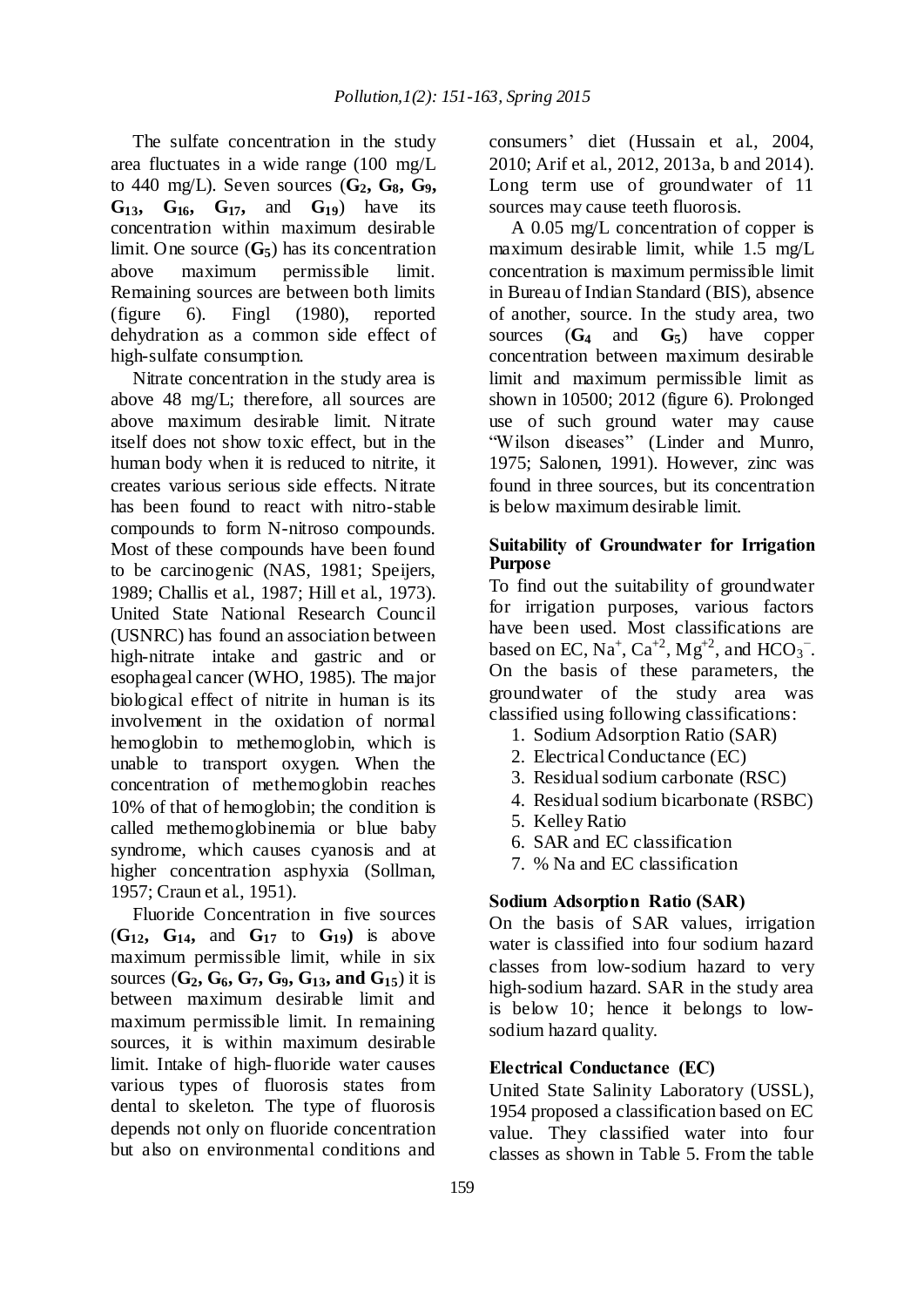it is clear that no source has EC below 750 µmho/cm. Ten groundwater of the study area have EC between 750 and 2250 µmho/cm hence these source may create medium salinity hazard. Such water can be used if a moderate amount of leaching occurs. Plant with moderate salt tolerance can be grown in moat cases without most special practices for salinity control.

| S. No | <b>Class</b>          | <b>Type of Salinity</b><br>hazard | EC<br>$(\mu mho/cm)$ | No. of<br>samples        | Detail of samples                                                |
|-------|-----------------------|-----------------------------------|----------------------|--------------------------|------------------------------------------------------------------|
|       | C <sub>1</sub>        | Low                               | < 750                | $\overline{\phantom{a}}$ |                                                                  |
|       | $\mathbf{C}^{\prime}$ | Medium                            | $750 - 2250$         | 10                       | $G_2, G_8, G_9, G_{11}$ to $G_{14}, G_{16}, G_{17}$ and $G_{19}$ |
|       | $C_3$                 | High                              | $2250 - 5000$        | 9                        | $G_1$ , $G_3$ to $G_7$ , $G_{10}$ , $G_{15}$ , and $G_{18}$      |
|       | C <sub>4</sub>        | Very high                         | > 5000               | -                        |                                                                  |

**Table 5.** Classification based on electrical conductance (USSL, 1954)

Nine groundwater sources have EC above 2,250 µmho/cm and may cause high-salinity hazard if used for irrigation. Such water cannot be used on soils with restricted drainage. Even with adequate drainage, special management for salinity control may be required and plants with good salt tolerance should be selected.

#### **Residual Sodium Carbonate (RSC)**

Eaton (1950) introduced the concept of RSC. He calculated excess carbonate and bicarbonate concentration to calcium and magnesium concentration. The excess carbonate and bicarbonate concentration tends to precipitate as calcium carbonate  $(CaCO<sub>3</sub>)$  producing a white layer of  $CaCO<sub>3</sub>$ on the soil surface. Such layer reduces permeability of soil resulting in the reduction in the yield of crop. According to this classification, irrigation water may be classified into three classes from safe to unsafe. The RSC value for the study area is below 1.25; hence it is safe for irrigation purpose.

#### **Residual Sodium Bicarbonate (RSBC)**

The groundwater contains a very low- or nil-carbonate concentration and precipitates with only calcium. Hence, a new hypothesis based on only bicarbonate and sodium concentration was introduced which is called Residual Sodium Bicarbonate (RSBC). It is calculated as

excessive carbonate concentration to calcium concentration. The RSBC values classify water into three classes, viz, safe, marginal, and unsafe. In the area, only one source  $(G_6)$  is in marginal class with RSBC value between 5 and 10 epm. Remaining sources are safe for irrigation purposes.

#### **Classification Based on Kelley ratio**

Kelley (1940), proposed a ratio of sodium concentration against calcium and magnesium concentration. He also considered the excess sodium concentration than calcium and magnesium. He suggested that the ratio should be below 1.0 for safe irrigation. The Kelley ratio was calculated by using following formula.

# **Kelley's Ratio** =  $Na^+/(\text{Ca}^{2+} + \text{Mg}^{2+})$

In the study area, two sources (**G<sup>12</sup>** and **G13**) have Kelley ratio above one, hence unsuitable for irrigation purpose. The use of water having Kelley ratio more than one may produce sodium hazard. Out of 19 sources classified as low sodium hazard in SAR classification only two sources are suitable for irrigation purpose as per Kelley's classification. Remaining 17 sources are suitable for irrigation purposes.

#### **SAR and EC Classification**

SAR and EC both represent sodium and salinity hazard, respectively. Considering both type of hazard, United State Salinity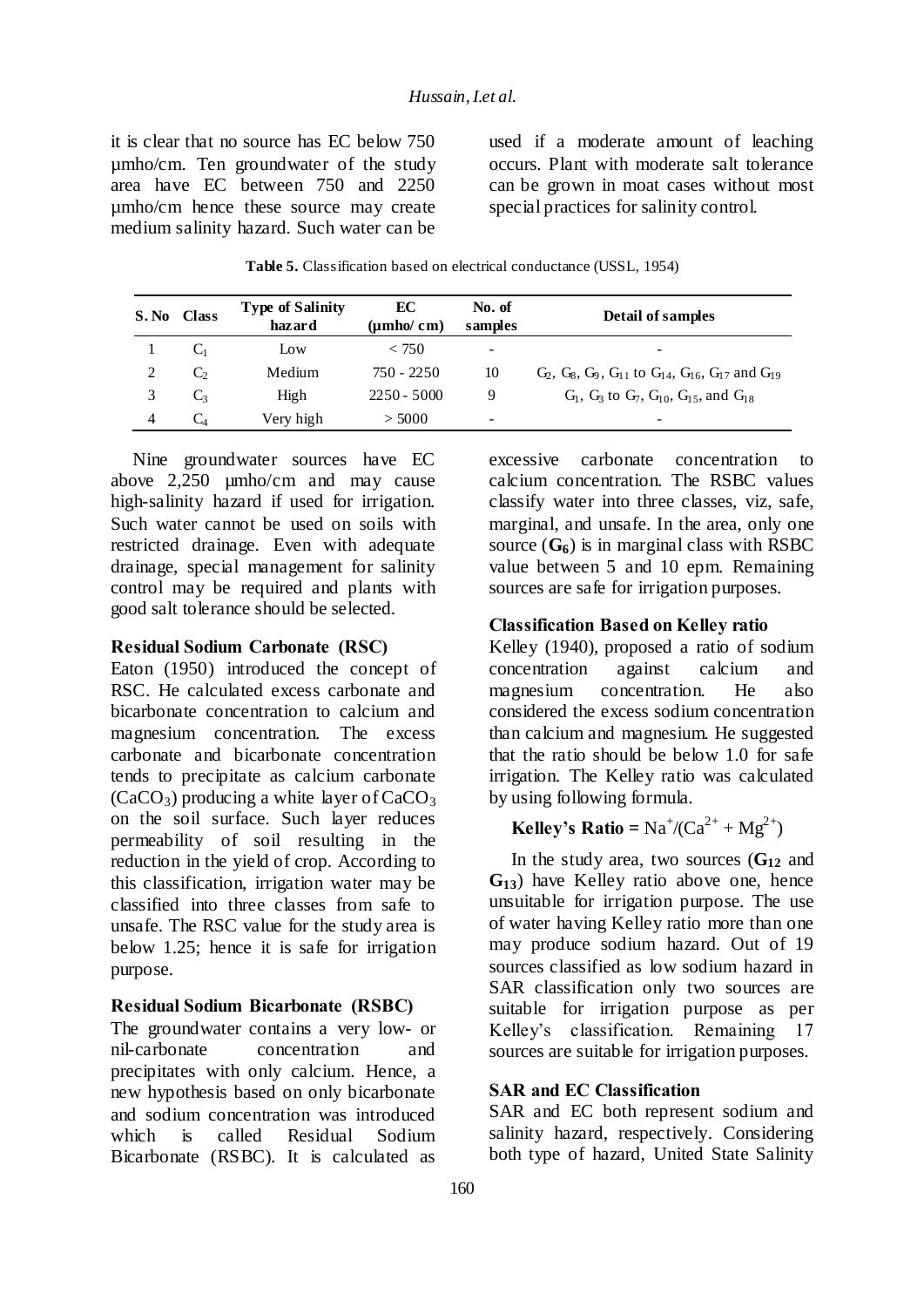Laboratory (USSL) proposed a classification combined both hazard to determine the integrated effect on quality. For the classification, graph was plotted as shown in Figure 7. The curves were given a negative slope to take into account the dependence of the sodium hazard on the total salt concentration. In the curve, the sodium class changes with a change in the EC of water.

Although this classification classifies water into 16 classes, but the ground water of study area belongs to two classes as shown in Table 6. From the table it is clear that two sources  $(G_8 \text{ and } G_9)$  of the area belong to  $C_3S_1$  (high-salinity low-sodium hazard) class, while eight sources belong to **C3S2** (high-salinity and medium sodium

hazard) class, and nine sources belong to **C4S2** (very high salinity and medium sodium hazard).

### **Percentage Sodium and EC**

Percentage sodium is the percentage of sodium concentration against all cationic concentration related to sodium hazard. Therefore, Wilcox (1948) used a classification based on these two factors. For the purpose, the percentage sodium (%Na) against EC was plotted as shown in Figure 8. This classification demarcates irrigation water into five classes, but the ground water of study area belongs to four classes as shown in Table 7. No source in the study area belongs to excellent to good class, while three sources (**G<sup>1</sup>** to **G3**)



**Fig. 7.** Salinity and sodium hazard relation for irrigation water **Table 6.** Classification based on SAR and EC curve (USSL, 1954)

|   | S. No Category | <b>Type of Water</b>                 | No. of<br>samples | Detail of samples                                               |
|---|----------------|--------------------------------------|-------------------|-----------------------------------------------------------------|
|   | $C_3S_1$       | High salinity and low sodium         |                   | $G_8$ and $G_9$                                                 |
|   | $C_3S_2$       | High salinity and medium sodium      | 8                 | $G_2$ , $G_{11}$ to $G_{14}$ , $G_{16}$ , $G_{17}$ and $G_{19}$ |
| 3 | $C_4S_2$       | Very high salinity and medium sodium | 9                 | $G_1$ , $G_3$ to $G_7$ , $G_{10}$ , $G_{15}$ and $G_{18}$       |

| S. No | Class                   | No. of samples | <b>Detail of samples</b>                                                   |
|-------|-------------------------|----------------|----------------------------------------------------------------------------|
|       | Excellent to good       | -              |                                                                            |
|       | Good to Permissible     |                | $G_8$ and $G_9$                                                            |
|       | Permissible to Doubtful |                | $G_2$ , $G_{13}$ , $G_{16}$ , $G_{17}$ and $G_{19}$                        |
|       | Doubtful to Unsuitable  | 10             | $G_1, G_3, G_6, G_7 G_{10}$ to $G_{12}$ , $G_{14}$ , $G_{15}$ and $G_{18}$ |
|       | Unsuitable              |                | $G_4$ and $G_5$                                                            |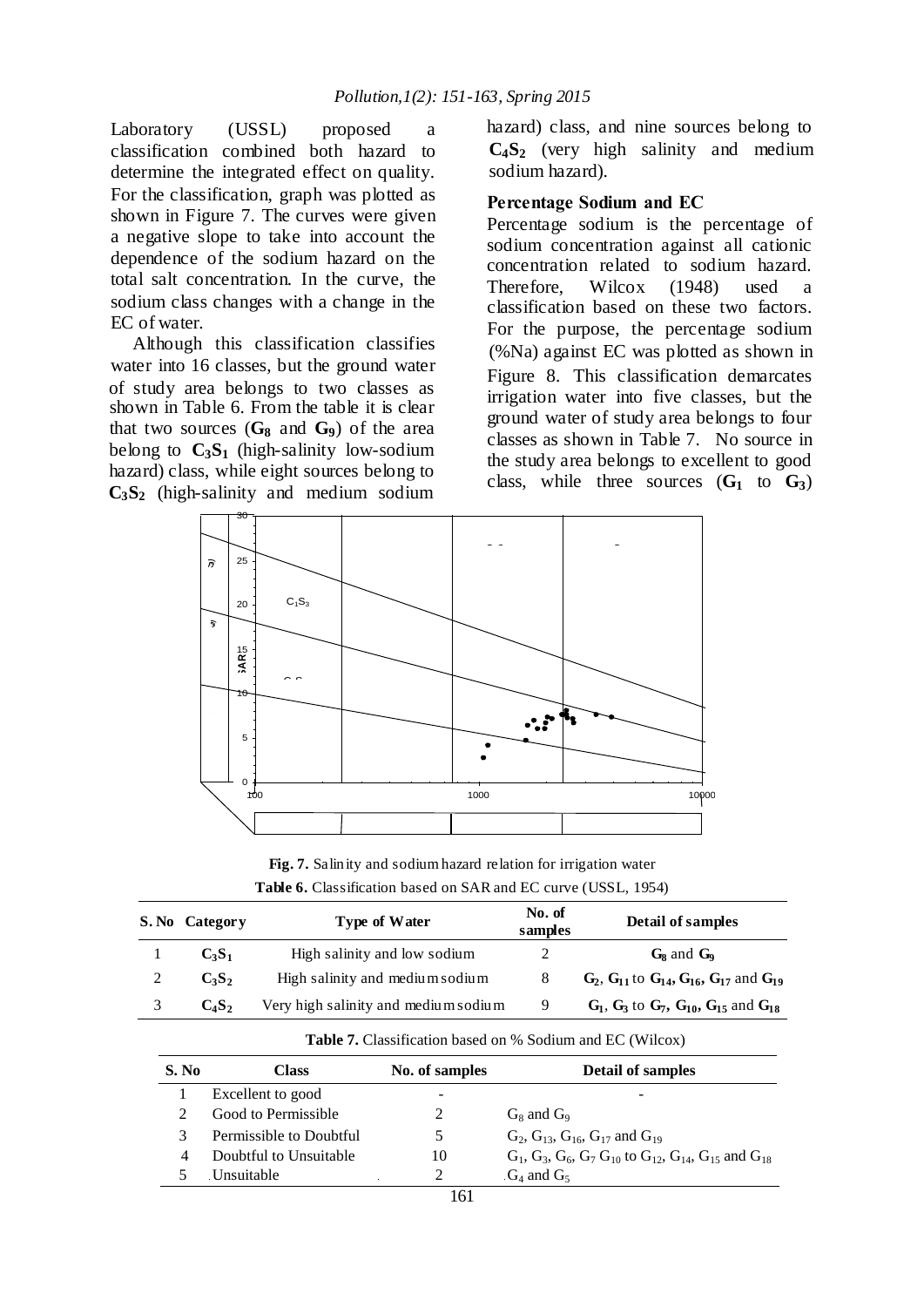*Hussain,I.et al.*



**Fig. 8.** Water classification in relation to %Sodium and EC

belong to good to permissible class. Remaining eight sources of the study area are permissible to doubtful.

# **CONCLUSION**

Environmental pollution control measures have been adopted at Khetri Copper Complex. Rajasthan Pollution Control Board had set a time-bound program for pollution control in Khetri Copper Complex. KCC has completed, as per the time-table, work on the desulfurization scheme by setting up a Fluorine Scrubbing System in the smelter plant and an effluent treatment plant. With the setting up of the effluent treatment plant, the discharge from the plant has been brought down to the zero level. There is no pollution from liquid effluents which are treated and recovered, water is recycled. KCC has made an investment of around Rs. 10 crore on various pollution control-related measures. KCC is also working on certain long-term plans at an outlay of Rs. 38 crore. The long-term plans include the setting up of another sulfuric acid plant at the cost of Rs. 22 crore, establishment of a gas cleaning plant, and an alkali scrubbing plant. No groundwater sources were found to have slight impact of copper smelter plant. From geochemical studies it is clear that the groundwater of the study area have nearly same quality. undus nade a maco an

# **REFERENCES**

APHA, (2012). Standard methods for the examination of water and wastewater  $(22<sup>nd</sup> Ed.)$ Washington, DC: American Public Health Association.

Arif, M., Hussain, I., Hussain, J., Sharma, S. and Kumar, S. (2012). Fluoride in the Drinking Water of Nagaur Tehsil of Nagaur District, Rajasthan, India. Bull. Environ. Contam. Toxicol., 88(6), 870- 875. DOI: 10.1007/s00128-012-0572-4. Epub 2012 Mar 14.

Arif, M., Hussain, J., Hussain, I. and Kumar, S. (2013a). An Assessment of Fluoride Concentration in Groundwater and Risk on Health of North Part of Nagaur District, Rajasthan, India. World Applied Sciences Journal, 24 (2), 146-153.

Arif, M., Hussain, J., Hussain, I. and Kumar, S. (2013b). An Investigation of Fluoride Distribution in Ladnu Block of Nagaur District, Central Rajasthan. World Applied Sciences Journal, 26 (12), 1610-1616.

Arif, M., Hussain, J., Hussain, I., Kumar, S. and Bhati, G. (2014). GIS Based Inverse Distance Weighting

Spatial Interpolation Technique for Fluoride Occurrence in Ground Water. Open Access Library Journal, 1: e546. http://dx.doi.org/10.4236/oalib.1100546http:// dx.doi.org/10.4236/oalib.1100546.

Brooker, M.P. and Johnson, P.C. (1984). Behaviour of phosphate, nitrate, chloride and hardness in 12 Welsh rivers. Water research, 18(9), 1155-1164.

Bureau of Indian Standards (BIS), Drinking Water Specification, IS: 10500, (2012), 3-4.

CGWB, (2010). Ground water quality in shallow aquifers of India. Faridabad: Central Ground Water Board, Ministry o3\7+3--f Water Resources, Government of India. http://cg87wb.gov.in/documents/ waterquality/ gw\_quality\_in\_shallow\_aquifers.pdf.

Challis, B.C., Fernandes, M.H.R., Glover, B.R. and Latif, F. (1987). IARC Scientific Publication No. 84, 308.

Craun, G.F., Grathouse, D.G. and Gunderson, D.H. (1981). Methemoglobin levels in young children consuming high nitrate well water in the United States. Int. J. Epidemiol., 10, 309-325.